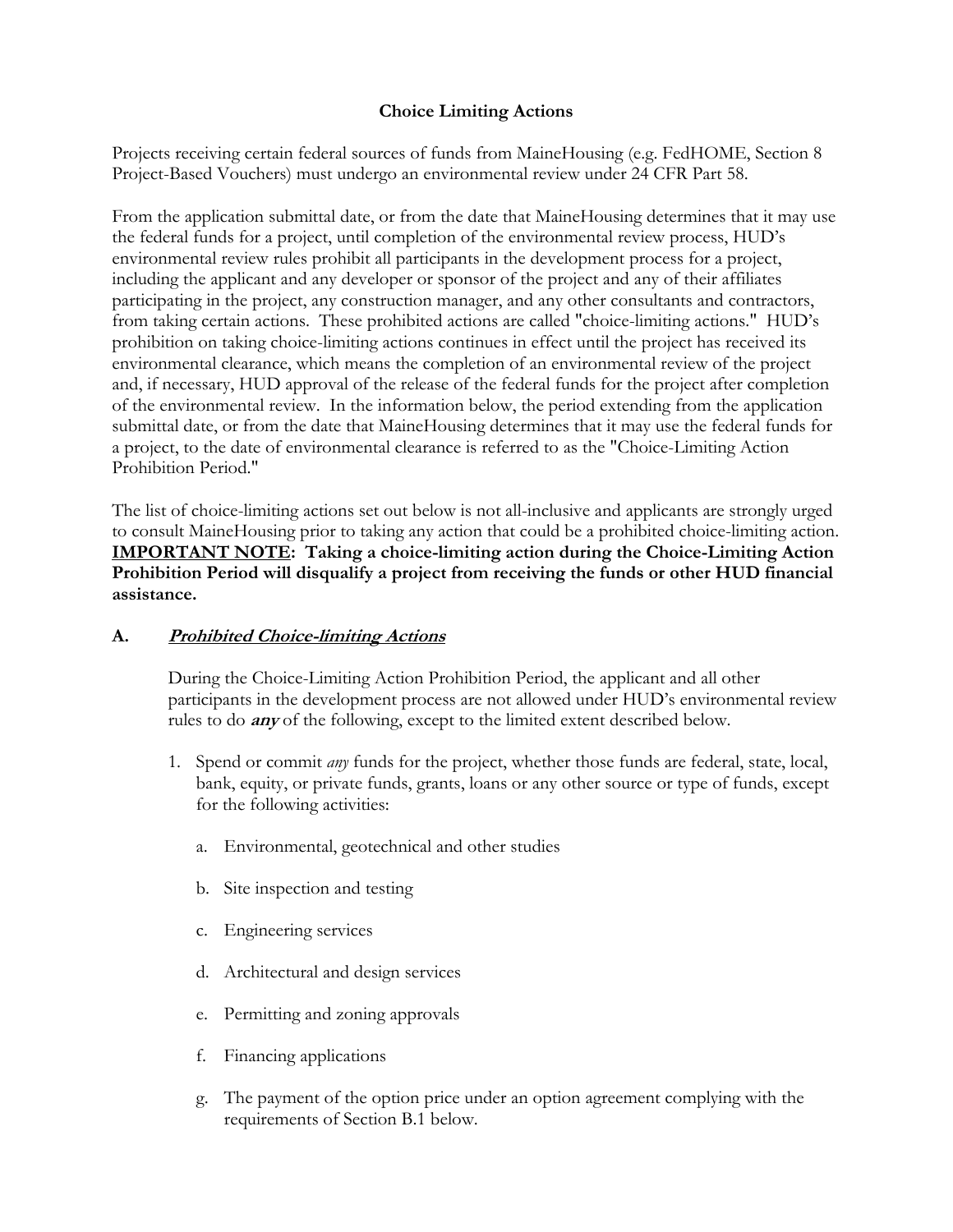- h. The payment of an earnest money deposit under a conditional purchase and sale agreement complying with the requirements of Section B.2 below.
- 2. Enter into a binding contract or agreement for any purpose, except as follows:
	- a. The activities listed in subsection 1.a through f above.
	- b. An option agreement complying with the requirements of Section B.1 below.
	- c. A conditional purchase and sale agreement complying with the requirements of Section B.2 below.
	- d. A construction management contract, **but only if** an Addendum required by HUD (attached hereto) is executed as part of and simultaneously with the construction management contract. (The construction management project delivery method must still be approved by MaineHousing Construction Services prior to entering into a construction management contract, as provided in MaineHousing's *Quality Standards and Procedures Manual*.)
- 3. Enter into a binding contract or agreement for any of the following or actually undertake or do any of the following:
	- a. Enter into an option to buy or lease all or part of the project site or to purchase an easement for the benefit of the project site, or amend, extend or renew an option, unless the option agreement complies with the requirements of Section B.1 below.
	- b. Enter into, amend, extend or renew a purchase and sale agreement that does not comply with the requirements of Section B.2 below.
	- c. Purchase or lease all or part of the project site, including but not limited to any small additional parcel that may be needed to meet density or other local or state requirements.
	- d. Purchase or grant an easement or right-of-way.
	- e. Enter into an Agreement to Enter into a Housing Assistance Payments Contract (AHAP) or a Housing Assistance Payments (HAP) Contract.
	- f. Purchase or otherwise procure construction materials for the project.
	- g. Go out to bid for any work relating to the project, including but not limited to construction, rehabilitation, demolition or environmental remediation.
	- h. Excavation or earth removal.
	- i. Demolition.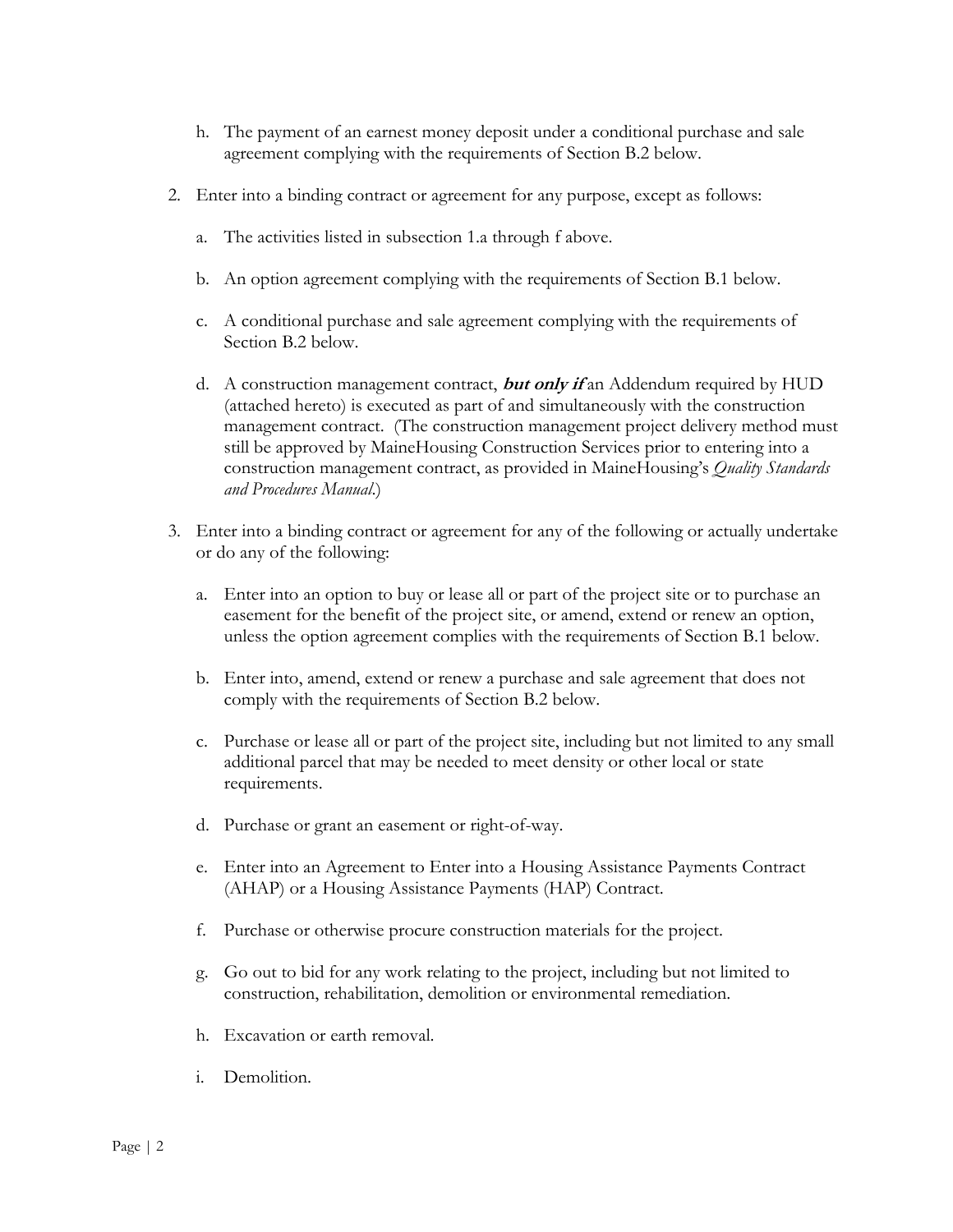- j. Environmental remediation activities on, in or affecting the land or building(s) on the project site, including but not limited to lead paint, mold, asbestos, or soil remediation or other clean-up.
- k. Utility or infrastructure construction or installation, e.g., sewer, water, electric or gas lines, drainage, stormwater management facilities, roads, sidewalks, etc.
- l. Paving.
- m. Grading, filling or clearing.
- n. Dredging or draining.
- o. Construction of buildings or other structures.
- p. Moving, rehabilitation, renovation or alteration of existing buildings.
- q. Burying, replacing or relocating a propane, oil, kerosene or other stationary aboveground tank, or a fuel conversion of a heating system, on an abutter's property or on the project site as a way of mitigating hazards to your project or for any other reason.
- r. Any other activity that has a physical effect on the land or buildings on the project site.

### **B. Site Control Agreements – Options and Conditional Purchase and Sale Agreements**

During the Choice-Limiting Action Prohibition Period, HUD permits option agreements and conditional purchase and sale agreements that meet certain requirements. HUD and MaineHousing strictly enforce these requirements. MaineHousing will not proceed with the environmental review of a project if a non-complying agreement exists. In that case, MaineHousing will require that the non-complying agreement be either rescinded and replaced with an agreement meeting HUD's requirements or amended to bring it into compliance with HUD's requirements.

1. Option Agreements

If a project site currently is

- (i) vacant land, *or*
- (ii) occupied by a non-residential building, *or*
- (iii) occupied by a building with mixed non-residential and residential uses, *or*
- (iv) occupied by a building that was formerly a residential building but is no longer used for residential purposes, *or*
- (v) does not otherwise meet the requirements for using a conditional purchase and sale agreement

an applicant may enter **only** into an option agreement that states that it is subject to MaineHousing's decision on the desirability of the project site based on the results of the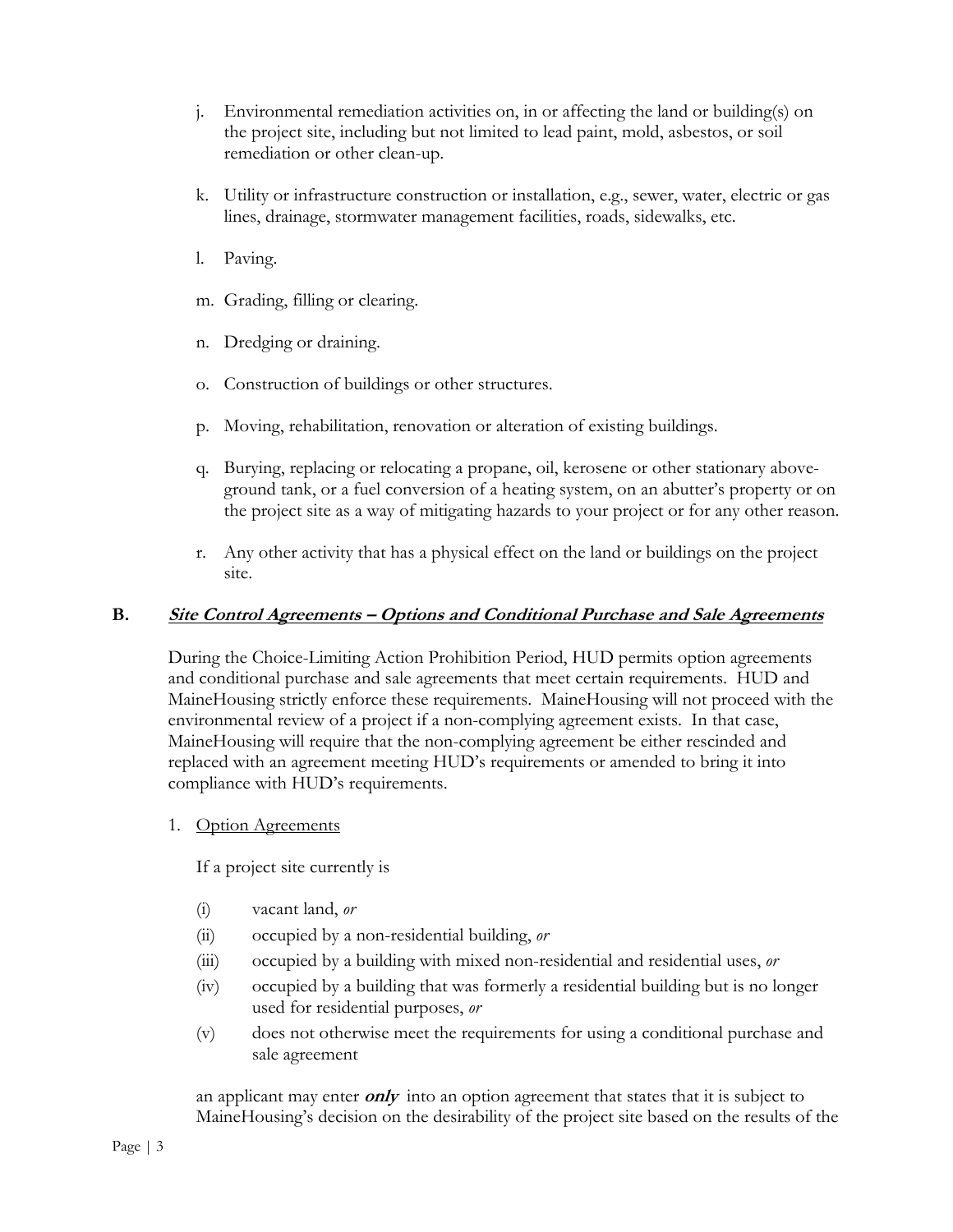environmental review and provides for an option price that is only a nominal portion of the purchase price. HUD does not define "nominal" but states that any reasonable interpretation is acceptable and recognizes that what is nominal will vary depending on the local real estate market and the purchase price.

**IMPORTANT NOTE:** HUD's environmental review rules DO NOT allow an applicant to enter into a conditional purchase and sale agreement for ANY of the types of project sites above during the Choice-Limiting Action Prohibition Period.

2. Conditional Purchase and Sale Agreements

## *Single-family (1 to 4 Unit) Properties*

For a project site that is currently occupied by an existing single-family residential building (defined by HUD as having one to four units), applicants may enter into (i) an option agreement that meets the requirements described above, or (ii) a conditional purchase and sale agreement complying with **all** of the following HUD requirements:

- a. There is an existing single-family building on the site.
- b. The proposed project on the site is for single-family residential use.
- c. The proposed project involves either
	- (i) rehabilitation of the existing single-family building that does not increase the number of units beyond four (4); or
	- (ii) demolition of the existing single-family building and reconstruction of another single-family building on the site.
- d. The purchase and sale agreement includes the following language, which cannot be deleted or amended or modified during the Choice-Limiting Action Prohibition Period:

 *Notwithstanding any other provision of this Agreement, Purchaser shall have no obligation to purchase the Property, and no transfer of title to the Purchaser may occur, unless and until Maine State Housing Authority has provided Purchaser and/or Seller with a written notification that it has completed a federally required environmental review and its request for release of federal funds, if required, has been approved and, subject to any other contingencies in this Agreement, (a) the purchase of the Property may proceed, or (b) or the purchase may proceed only if certain conditions to address issues in the environmental review shall be satisfied before or after the purchase of the property.*

- e. The purchase and sale agreement provides for one of the following deposits:
	- (i) \$1,000 or less if the deposit is non-refundable, *or*
	- (ii) a reasonable amount if the deposit is refundable (taking into account the local real estate market, the purchase price and any other relevant factors), *or*
	- (iii) in circumstances in which auction rules require all bidders to deposit \$5,000 and the successful bidder to enter into a purchase and sale agreement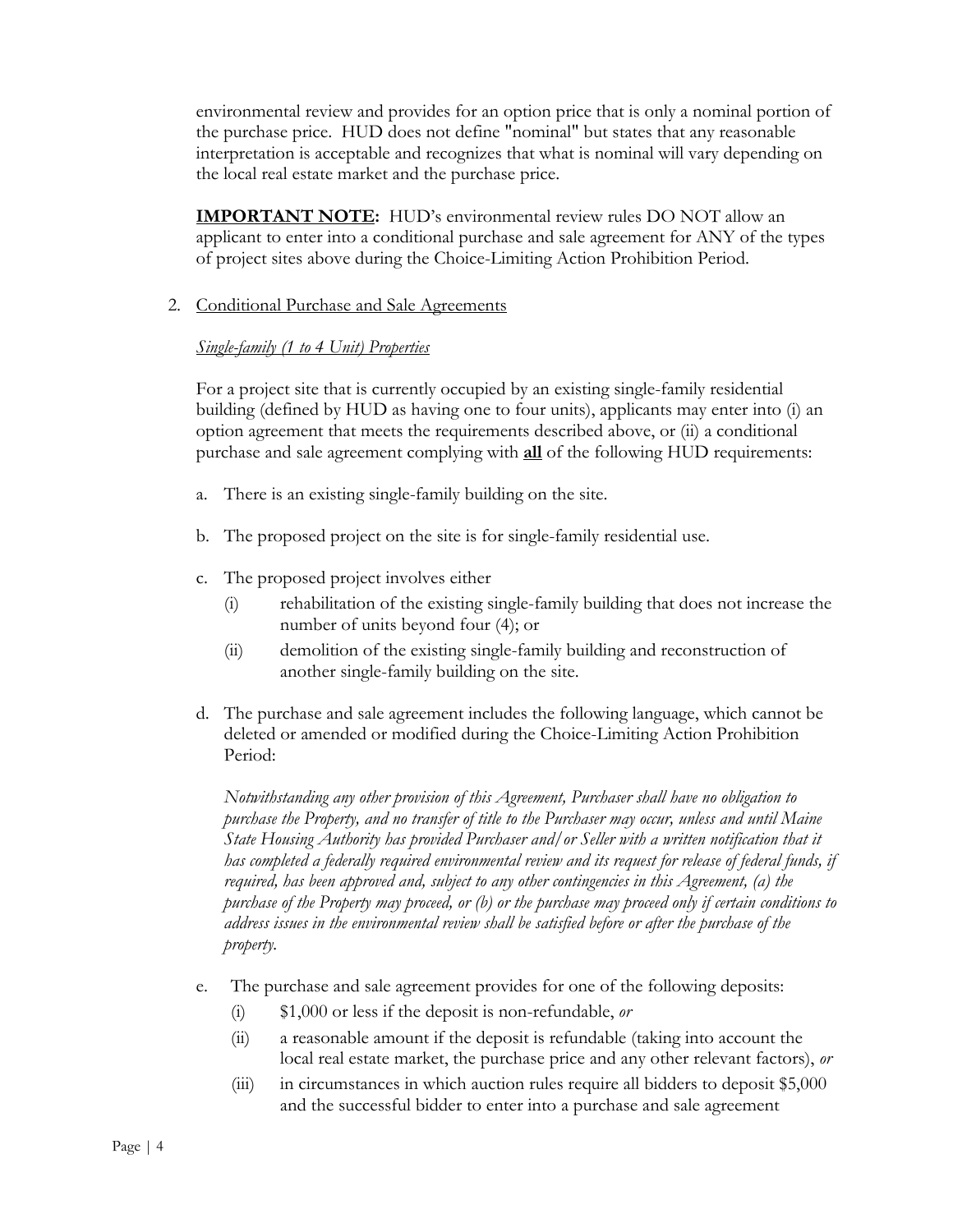requiring a \$5,000 earnest money deposit, the deposit may be a \$1,000 nonrefundable deposit plus a \$4,000 refundable deposit in order to comply with auction rules.

f. The applicant does not close on the purchase of the project site or otherwise acquire title to the project site during the Choice-Limiting Action Prohibition Period.

## *Multi-family (5 or more Unit) Properties*

For a project site that is currently occupied by an existing multi-family residential building (defined by HUD as having five or more units), applicants may enter into (i) an option agreement that meets the requirements described above, or (ii) a conditional purchase and sale agreement complying with **all** of the following HUD requirements:

- a. There is an existing multi-family building on the site.
- b. The proposed project on the site is for multi-family residential use.
- c. The proposed project involves rehabilitation of the existing multi-family building (i) that does not increase or decrease the number of units by more than 20% and (ii) for which evidence satisfactory to MaineHousing demonstrates that the estimated cost of rehabilitation is less than 75% of the total estimated replacement cost after rehabilitation.
- d. The building is not in a Special Flood Hazard Area (100-year floodplain, shown as any zone with an "A" or "V" designation on FEMA's flood maps).
- e. The purchase and sale agreement includes the following language, which cannot be deleted or amended or modified during the Choice-Limiting Action Prohibition Period:

 *Notwithstanding any other provision of this Agreement, Purchaser shall have no obligation to purchase the Property, and no transfer of title to the Purchaser may occur, unless and until Maine State Housing Authority has provided Purchaser and/or Seller with a written notification that it has completed a federally required environmental review and its request for release of federal funds, if required, has been approved and, subject to any other contingencies in this Agreement, (a) the purchase of the Property may proceed, or (b) or the purchase may proceed only if certain conditions to address issues in the environmental review shall be satisfied before or after the purchase of the property.*

- f. The purchase and sale agreement provides for one of the following deposits:
	- (i) 3% or less of the purchase price if the deposit is non-refundable, *or*
	- (ii) a reasonable amount if the deposit is refundable (taking into account the local real estate market, the purchase price and any other relevant factors).
- g. The applicant does not close on the purchase of the project site or otherwise acquire title to the project site during the Choice-Limiting Action Prohibition Period.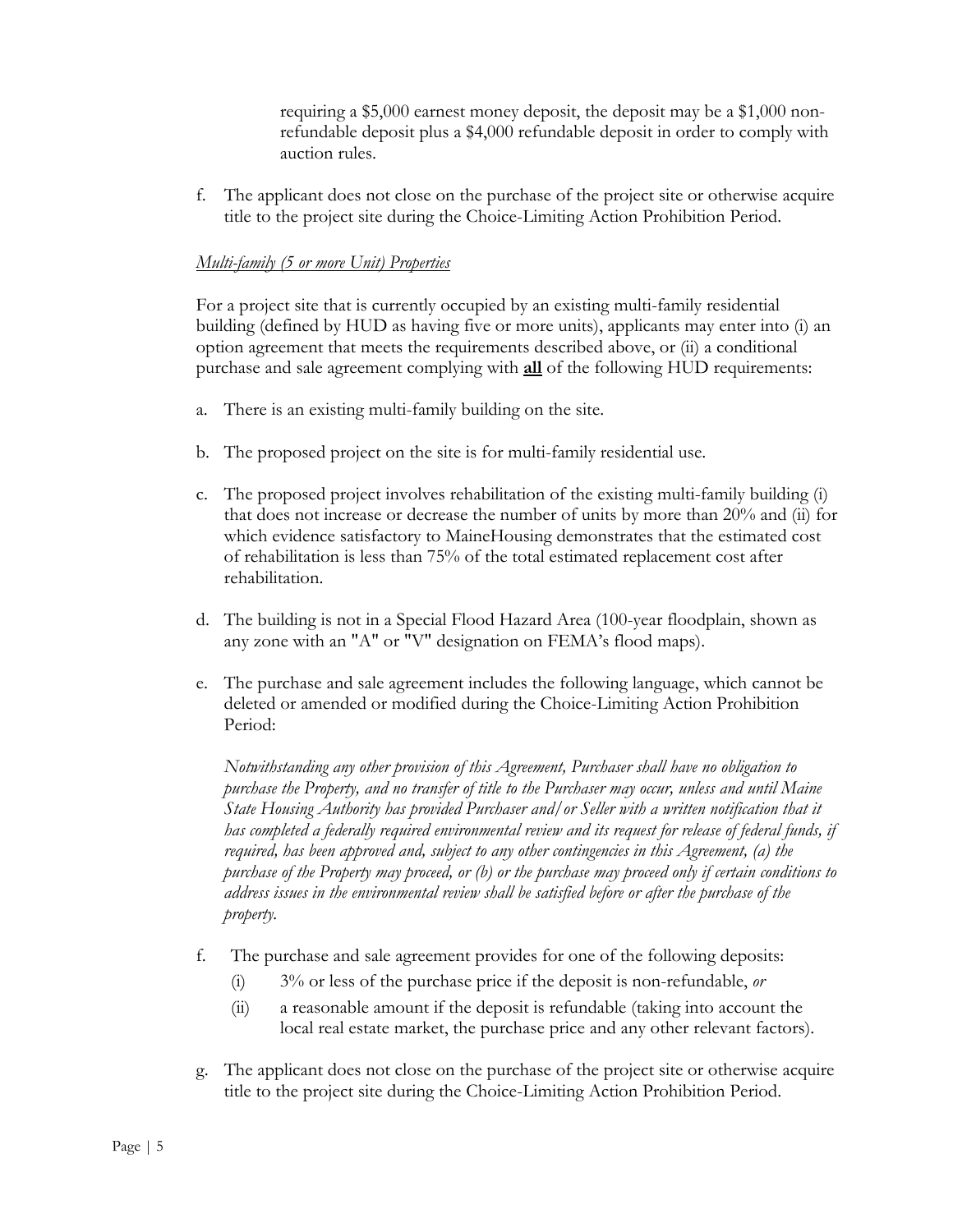## **ADDENDUM TO AIA DOCUMENT A133™ - 2009 STANDARD FORM OF AGREEMENT BETWEEN OWNER AND CONSTRUCTION MANAGER AS CONSTRUCTOR**

#### **THIS ADDENDUM TO AIA DOCUMENT A133™ - 2009, STANDARD FORM OF AGREEMENT BETWEEN OWNER AND CONSTRUCTION MANAGER AS CONSTRUCTOR (the "Addendum")** is entered into by and between

**Owner:** \_\_\_\_\_\_\_\_\_\_\_\_\_\_\_\_\_\_\_\_\_\_\_\_\_\_\_\_\_\_\_\_\_\_\_\_\_\_\_\_\_\_\_\_\_\_\_\_\_\_\_\_\_\_\_\_\_\_\_\_\_\_\_\_\_\_\_\_\_\_\_\_\_\_\_\_\_\_

*(Insert Name of Owner)* 

and

Construction Manager:

*(Insert Name of Construction Manager)*

for a project located at \_\_\_\_\_\_\_\_\_\_\_\_\_\_\_\_\_\_\_\_\_\_\_\_\_\_\_\_\_\_\_\_\_\_\_\_\_\_\_\_\_\_\_\_\_\_\_ (the "Project").

*(Insert street and city of Project)*

**Owner and Construction Manager** hereby enter into this Addendum and acknowledge and agree as follows:

**1.** Owner and Construction Manager acknowledge and agree that:

a. Maine State Housing Authority ("MaineHousing") proposes to provide funds from the U.S. Department of Housing and Urban Development ("HUD") to the Owner for the Project.

b. As a condition of providing HUD funds to the Owner for the Project, MaineHousing must complete a satisfactory environmental review of the Project under HUD's environmental review rules at 24 C.F.R. Part 58. The Project's environmental review may require compliance with certain conditions that may be applicable to the Project, including but not limited to construction conditions dealing with the protection of historic and archaeological resources, remediation of environmental contamination on the Project site, addressing impacts to any wetlands or a 100-year floodplain, and protecting the Project's occupants from explosive and flammable hazards.

c. In addition to completing a satisfactory environmental review, MaineHousing must apply to HUD for the release of the HUD funds for the Project and obtain HUD approval of the release of the HUD funds ("Environmental Clearance").

d. Until Environmental Clearance of the Project, HUD's rules prohibit the Owner and the Construction Manager from taking certain actions, referred to as "choice-limiting actions", in connection with the Project, including but not limited to construction-related activities.

e. HUD's environmental review rules prohibit MaineHousing from providing any HUD funds for the Project if the Owner, the Construction Manager, or any other participant in the development process for the Project takes a choice-limiting action prior to Environmental Clearance.

f. Owner and Construction Manager are simultaneously entering into AIA Document A133™ - 2009 Standard Form of Agreement between Owner and Construction Manager as Constructor (referred to in this Addendum as the "CM Contract").

g. To ensure that no choice-limiting actions are taken in connection with the CM Contract, Owner and Construction Manager are entering into this Addendum to the CM Contract, which is effective as of the date of the CM Contract.